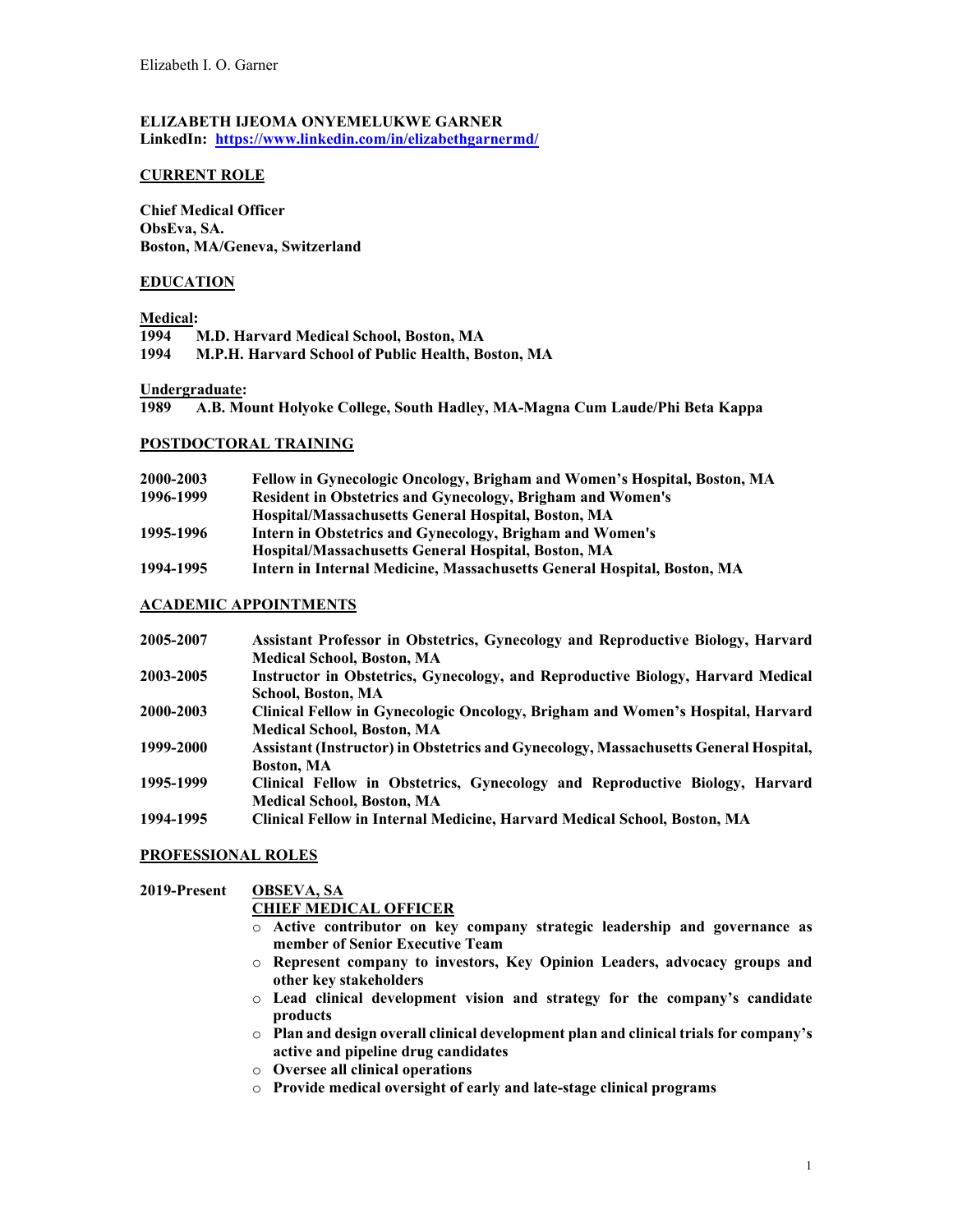- o **Oversee analysis and interpretation of clinical trial data and the reporting of clinical trial results**
- o **Clinical lead for company's worldwide regulatory strategy**
- o **Oversee safety, pharmacovigilance and Medical Information strategy and operations**

# **2014-2019 AGILE THERAPEUTICS, INC. CHIEF MEDICAL OFFICER,**

- o **Active contributor on key company strategic leadership and governance as member of Senior Executive Team**
- o **Core executive management team member for the company's Initial Public Offering in 2014**
- o **Represented company to investors, Key Opinion Leaders, advocacy groups, and other key stakeholders**

## **2012-2014 MYRIAD GENETICS LABORATORIES**

**VICE PRESIDENT Medical Affairs, Women's Health/Preventive Care**

- o **Developed and executed the Medical Affairs strategy for the Preventive Care/Women's Health Business Unit**
- o **Managed Medical Affairs budget**
- o **Provided medical and scientific input and support to marketing regarding positioning strategy**
- o **Participated in due diligence activities around women's health/preventive care new product opportunities**
- o **Oversaw team of 27 field-based Regional Medical Specialists and managers in women's health**

## **2011-2012 ABBOTT LABORATORIES**

**SENIOR MEDICAL DIRECTOR, Women's Health**

- o **Clinical Lead, Endometriosis Program**
	- **Managed clinical aspects of the global Phase 3 development program in endometriosis, including protocol development, preparation of regulatory documents, safety and risk management plans, operations (site and vendor selection), and medical affairs**
		- **Led efforts in identification of supplemental research projects for endometriosis program**

# **2007-2011 MERCK RESEARCH LABORATORIES**

**DIRECTOR, Vaccines (2010-2011)**

- o **Clinical Lead, and Product Development Team Chair, Next Generation Human Papillomavirus (HPV) Vaccine (Gardasil®9) Program**
	- **Led cross-functional Product Development Team in formulation of strategy for Next General HPV Vaccine program with respect to scientific, regulatory, global access, medical affairs strategy**
	- **Supervised team preparation for regulatory filings**

## **ASSOCIATE DIRECTOR, Vaccines (2007-2010)**

- o **Clinical Trials Team Leadership**
- o **FDA Filings:**
	- **Prepared comprehensive Clinical Study Reports and other NDA documents.**
	- **Supervision of writing and preparation of key FDA and EU Regulatory filings for GARDASIL™ (HPV Vaccine) Vaccine studies.**
	- **Actively participated in preparation of responses to regulatory questions and label negotiations.**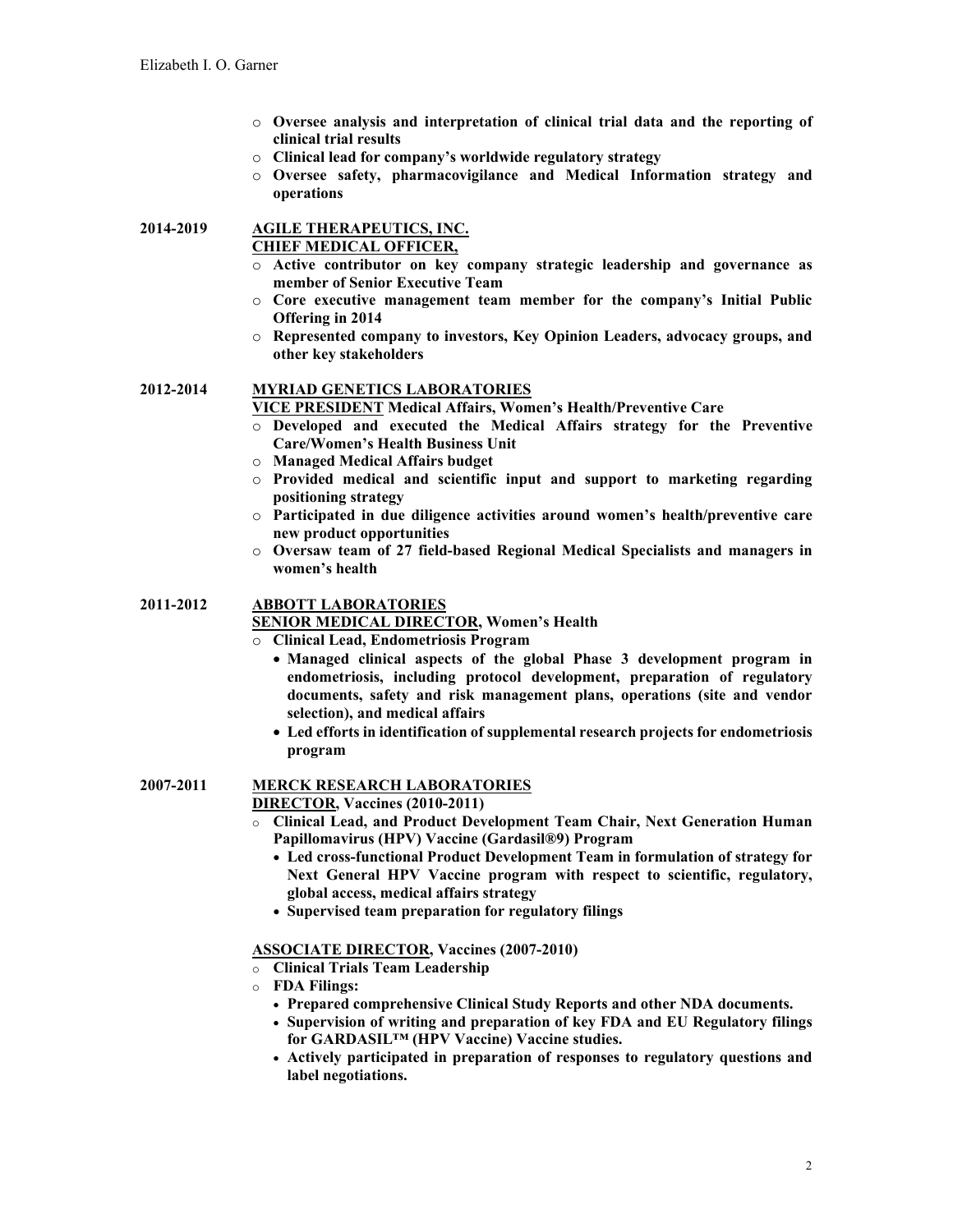- o **Clinical trials:**
	- **Development of clinical development strategic plan for demonstration of GARDASIL™ efficacy against HPV-related head and neck cancer**
	- **Developed clinical trial design for evaluation of novel adjuvant in next generation HPV Vaccine Program**
	- **Clinical monitoring of active clinical trials**
- o **Developing world and emerging markets**
	- **Formulated clinical development plan for HPV vaccine developing world introduction**
	- **Developed clinical protocol for safety/efficacy study in Sub-Saharan Africa**
	- **Participated in development of developing world and emerging market target product profiles for novel vaccine candidate**

## **CORPORATE BOARD POSITIONS**

- **2021- Board of Directors, Sermonix Pharmaceuticals**
- **2020- Board of Directors, Pharm-Olam International (mid-size global CRO) (Regulatory/Compliance Committee)**
- **2019- Board of Directors, Kezar Life Sciences (KZR) (Audit and Clinical/Regulatory Strategy Committee)**

#### **NON-PROFIT BOARD/COMMITTEE MEMBERSHIPS**

- **2021- Chair, Drug Information Association (DIA) Patient Advisory Council**
- **2019- Board of Directors, DIA (Audit Committee)**
- **2018- Harvard Medical School Alumni Council**
- **2018- Board of Directors, CorSton[e https://corstone.org/](https://corstone.org/) (Secretary)**
- **2017- Board of Directors, American Medical Women's Association (AMWA) (Treasurer, Executive and Finance Committees, Strategic Planning Implementation Committee, Cervical Cancer Task Force)**
- **2009-2014 Mount Holyoke College Board of Trustees (Audit, Nominating/Governance, Development Committees)**

## **MEMBERSHIPS/PROFESSIONAL SOCIETY/COMMITTEE ASSIGNMENTS**

**American Medical Women's Association (AMWA) Drug Information Association (DIA) Executive Women of New Jersey (EWNJ) Society for Maternal Fetal Medicine (SMFM) Healthcare Businesswomen's Association (HBA)**

## **LICENSURE AND CERTIFICATION\***

**\*Active Pennsylvania Medical License**

- **2006 Diplomate, American Board of Obstetrics and Gynecology, subspecialist in Gynecologic Oncology**
- **2004 Diplomate, American Board of Obstetrics and Gynecology**

## **AWARDS AND HONORS**

- **2019 PharmaVOICE 100 Most Inspiring People in the life sciences industry**
- **2018 Honoree, Executive Women of New Jersey Bi-Annual Salute to Policy Makers**
- **2012 Abbott Labs Excellence Award for significant contribution to Investigator Meeting Initiative**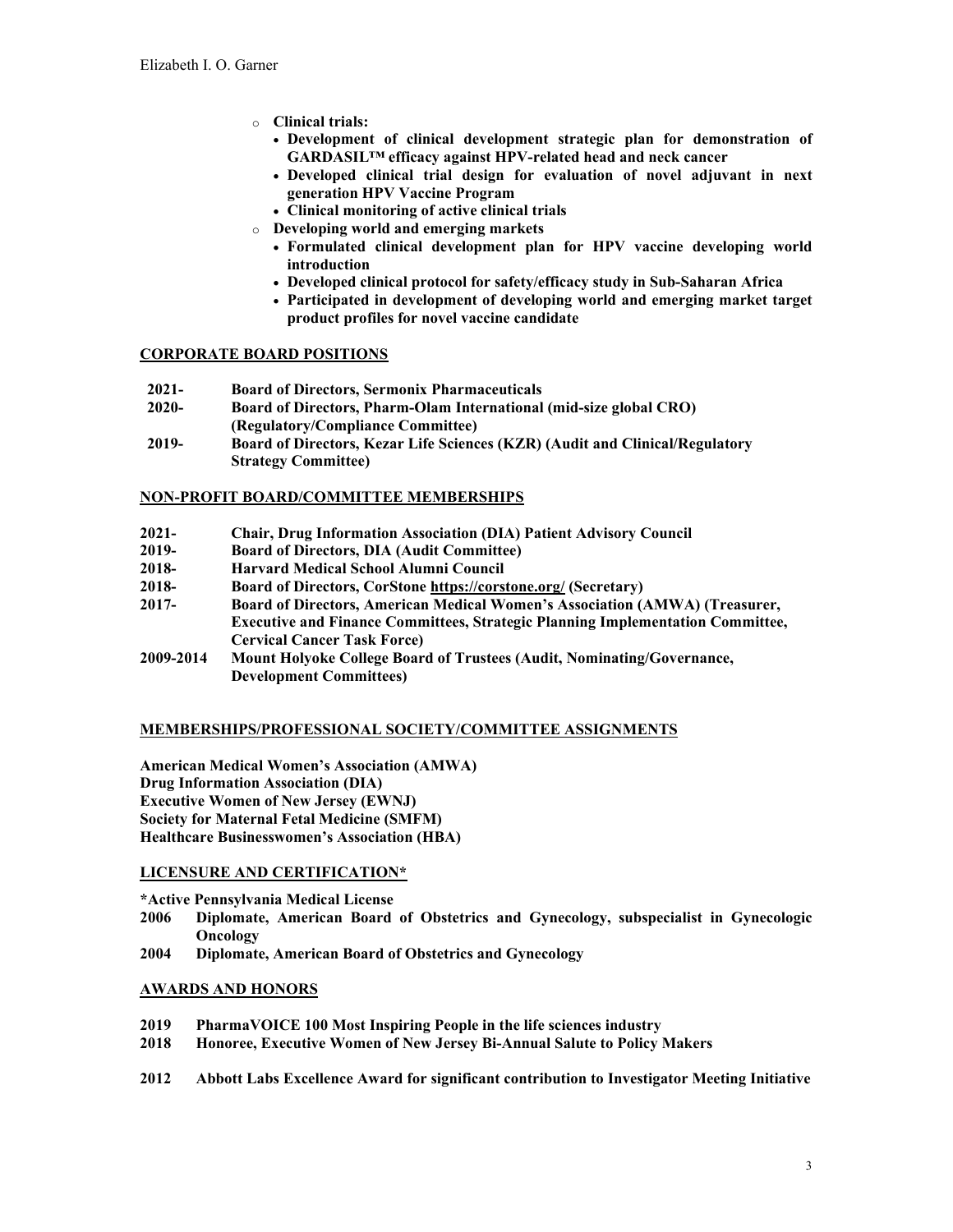- **2011 Abbott Labs Excellence Award for significant contributions to FDA background package and supporting documents**
- **2009 Merck Special Achievement Award for contributions to project on evaluation of novel pathogen targets in emerging markets**
- **2009 Merck Recognition for outstanding contributions to due diligence processes for successful licensing transaction**
- **2009 "Appreciation at Merck" Award**
- **2010 Identified as Key Talent at Merck**

#### **PUBLICATIONS (Limited to 2010 forward)**

- **1. Nelson AL, Kaunitz AM, Kroll R, Simon J, Poindexter AN, Castano PM, Ackerman, RT, Flood L, Chiodo JA,** *Garner EI***. Efficacy, Safety, and Tolerability of a Levonorgestrel/Ethinyl Estradiol Transdermal Delivery System: Phase 3 Clinical Trial Results. Contraception. 2021, 103(3):137- 43.**
- 2. Griesinger G, Blockeel C, Pierzynski P, Tournaye H, Visnova H, Humberstone A, Terrill P, *Garner E***, Donnez J, Loumaye E. Effect of the Oxytocin Receptor Antagonist Nolasiban on Pregnancy Rates in Women Undergoing Embryo Transfer Following IVF: Analysis of Three Randomised Clinical Trials. Human Reproduction. 2021, 36(4):1007-20.**
- **3. Edelman A, Trussell J, Aiken AR, Portman DJ, Chiodo JA,** *Garner EI***. The Emerging Role of Obesity in Short-Acting Hormonal Contraceptive Effectiveness. Contraception. 2018, 97(5):371-7.**
- **4. Mugo N, Ansah NA, Marino D, Saah A,** *Garner EI***. Evaluation of Safety and Immunogenicity of a Quadrivalent Human Papillomavirus Vaccine in Healthy Females Between 9 and 26 Years of Age in Sub-Saharan Africa. Hum Vaccin Immunother. 2015, 11(6):1323-30.**
- **5. Carr B, Dmowski WP, O'Brien C, Jiang P, Burke J, Jimenez R,** *Garner E***, Chwalisz K. Elagolix, an Oral Antagonist, Versus Subcutaneous Depot Medroxyprogesterone Acetate for the Treatment of Endometriosis: Effects on Bone Mineral Density. Reprod Sci. November 2014, 21(11):1341- 51.**
- **6. Diamond MP, Carr B, Dmowski WP, Koltun W, O'Brien C, Jiang P, Jimenez R,** *Garner E***, Chwalisz K. Elagolix Treatment for Endometriosis-Associated Pain: Results from a Phase 2, Randomized, Double-Blind, Placebo-Controlled Study. Reprod Sci. March 2014, 21(3):363-71.**
- **7. Goldstone SE, Jessen H, Palefsky JM, Giuliano AR, Moreira ED Jr, Vardas E, Aranda C, Hillman RJ, Ferris DG, Coutlee F, Marshall JB, Vuocolo S, Haupt RM, Guris D,** *Garner E***. Quadrivalent HPV Vaccine Efficacy Against Disease Related to Vaccine and Non-Vaccine HPV Types in Males. Vaccine. August 2013, 31(37):3849-55.**
- **8. Clark LR, Myers ER, Huh W, Joura EA, Paavenon J, Perez G, James MK, Sings HL, Haupt RM, Saah AJ,** *Garner EI***. Clinical Trial Experience with Prophylactic Human Papillomavirus 6/11/16/18 Vaccine in Young Black Women. Journal Adolesc Health. March 2013, 52(3):322-9.**
- **9. Hillman RJ, Giuliano AR, Palefsky JM, Goldstone S, Moreira ED Jr, Vardas E, Aranda C, Jessen H, Ferris DG, Coutlee F, Marshall JB, Vuocolo S, Haupt RM, Guris D,** *Garner EI.* **Immunogenicity of the quadrivalent (type 6/11/16/18) human papillomavirus vaccine in males 16 to 26 years old. Clin Vaccine Immunol. February 2012, 19(2):261-7.**
- **10. Palefsky J, Giuliano AR, Goldstone S, Moreira ED, Penny ME, Aranda C, Vardas E, Moi H, Hillman RJ, Chang Y, Ferris D, Rouleau D, Bryan J, Marshall JB, Vuocolo S, Barr E, Radley D, Haupt RM,** *Garner EI***. HPV Vaccine Efficacy against Anal HPV 6/11/16/18 Infection and Anal Intraepithelial Neoplasia. NEJM. October 2011, 365(17):1576-85.**
- **11. Moreira ED, Palefsky JM, Giuliano AR, Goldstone S, Aranda C, Jessen H, Hillman RJ, Ferris D, Coutlee F, Vardas E, Marshall JB, Vuocolo S, Haupt RM, Guris D,** *Garner EI***. Safety and Reactogenicity of a quadrivalent human papillomavirus (types 6, 11, 16, 18) L1 Viral-Like Particle Vaccine in Older Adolescents and Young Adults. Hum Vaccin. July 2011, 7(7):768-75.**
- **12. Brown DR, Garland SM, Ferris DG, Joura E, Steven M, James M, Radley D, Vuocolo S,** *Garner EI***, Haupt RM, Bryan JT. The Humoral Response to Gardasil over Four Years as Defined by Total IgG and Competitive Luminex Immunoassay. Hum Vaccin. February 2011, 7(2):230-8.**
- **13. Goldstone S, Palefsky J, Giuliano AR, Moreira ED, Aranda C, Jessen H, Hillman RJ, Ferris DG, Coutlee F, Liaw KL, Marshall JB, Zhang X, Vuocolo S, Barr E, Haupt RM, Guris D,** *Garner EI***.**